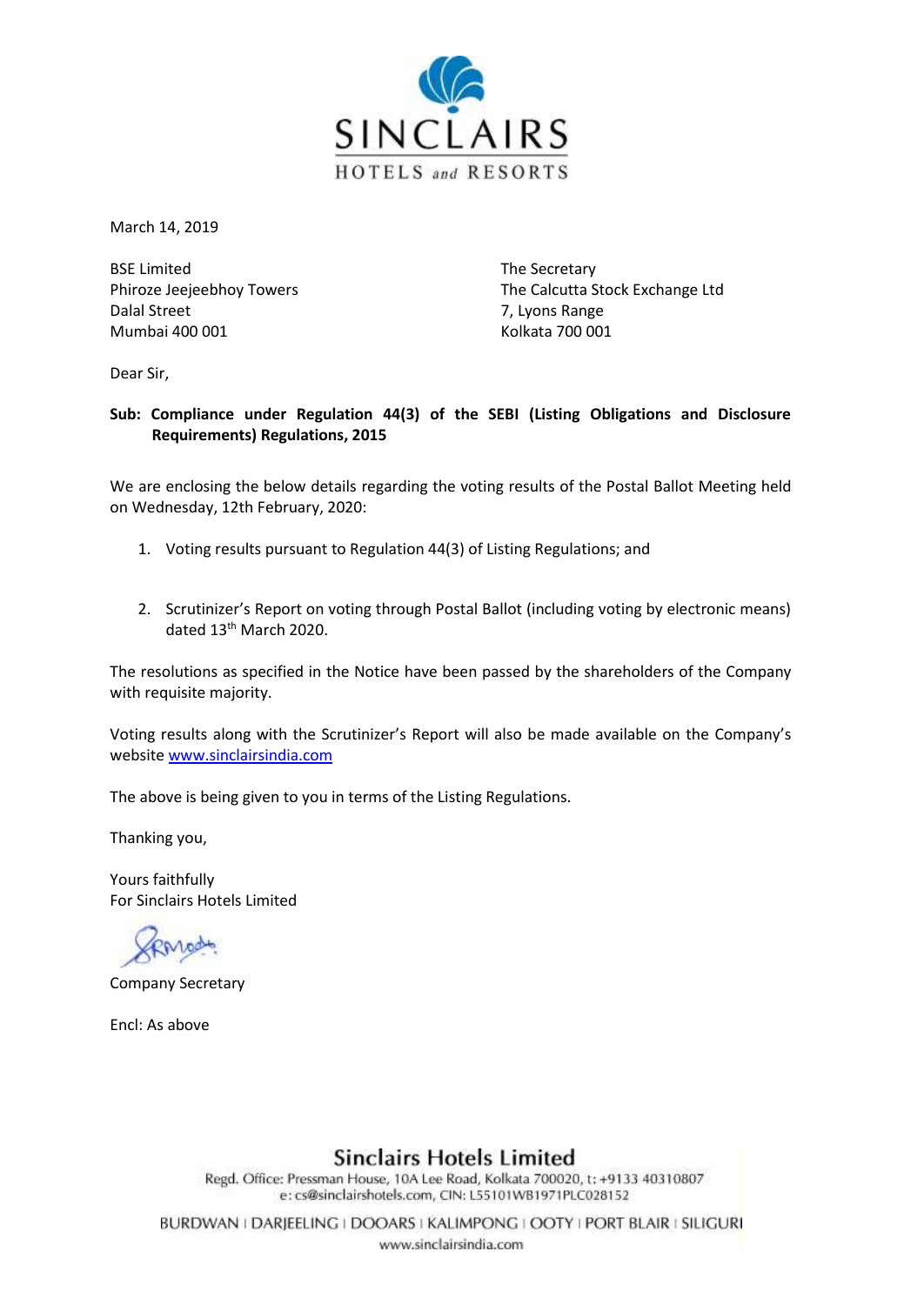

#### **Voting Results-Regulation 44(3) of the Listing Regulations**

| Date of Postal Ballot Notice                                  | Monday, February 10, 2020                               |  |  |
|---------------------------------------------------------------|---------------------------------------------------------|--|--|
| Voting start date                                             | Wednesday, February 12, 2020 (9 A.M.)                   |  |  |
| Voting end date                                               | Thursday, March 12, 2020 (5 P.M.)                       |  |  |
| Total Number of shareholders on record date                   | 5695 as on 31 <sup>st</sup> January 2020 (Cut off Date) |  |  |
| No of shareholders present in the meeting either in person or | N.A.                                                    |  |  |
| through proxy                                                 |                                                         |  |  |
| No of Shareholders attended the meeting<br>through<br>Video l | N.A.                                                    |  |  |
| Conferencing                                                  |                                                         |  |  |

#### **Agenda-wise disclosure:**

|                                 | Resolution No 1: Ordinary |         | Sub-Division of Equity Shares from Face Value of ₹10 per share to ₹2 per share |                     |          |         |                 |                 |
|---------------------------------|---------------------------|---------|--------------------------------------------------------------------------------|---------------------|----------|---------|-----------------|-----------------|
| Whether promoter/promoter group |                           |         | <b>No</b>                                                                      |                     |          |         |                 |                 |
| are interested in the agenda?   |                           |         |                                                                                |                     |          |         |                 |                 |
| Category                        | Mode of                   | No of   | No of                                                                          | % of Votes          | No of    | No of   | % of votes      | % of Votes      |
|                                 | Voting                    | shares  | votes                                                                          | Polled on           | Votes-in | votes-  | in favour on    | against on      |
|                                 |                           | held    | polled                                                                         | outstanding         | favour   | against | votes polled    | votes polled    |
|                                 |                           |         |                                                                                | shares              |          |         |                 |                 |
|                                 |                           |         |                                                                                |                     |          |         |                 |                 |
|                                 |                           |         |                                                                                |                     | (4)      | (5)     | $(6)=[(4)/(2)]$ | $(7)=[(5)/(2)]$ |
|                                 |                           | (1)     | (2)                                                                            | $(3)=[(2)/(1)]*100$ |          |         | $*100$          | $*100$          |
| Promoter                        | E-Voting                  |         | 3500387                                                                        | 100                 | 3500387  | Nil     | 100             | Nil             |
| and                             | Poll                      | 3500387 | Nil                                                                            | Nil                 | Nil      | Nil     | Nil             | Nil             |
| Promoter                        | Postal                    |         | Nil                                                                            | Nil                 | Nil      | Nil     | Nil             | Nil             |
| Group                           | Ballot(if                 |         |                                                                                |                     |          |         |                 |                 |
|                                 | applicable)               |         |                                                                                |                     |          |         |                 |                 |
|                                 | Total                     | 3500387 | 3500387                                                                        | 100                 | 3500387  | Nil     | 100             | Nil             |
| Public -                        | E-Voting                  |         | Nil                                                                            | Nil                 | Nil      | Nil     | Nil             | Nil             |
| Institutions                    | Poll                      |         | Nil                                                                            | Nil                 | Nil      | Nil     | Nil             | Nil             |
|                                 | Postal                    | 3256    | Nil                                                                            | Nil                 | Nil      | Nil     | Nil             | Nil             |
|                                 | Ballot(if                 |         |                                                                                |                     |          |         |                 |                 |
|                                 | applicable)               |         |                                                                                |                     |          |         |                 |                 |
|                                 | Total                     | 3256    | Nil                                                                            | Nil                 | Nil      | Nil     | Nil             | Nil             |
| Public $-$                      | E-Voting                  |         | 9446                                                                           | 0.4571              | 8697     | 749     | 92.0707         | 7.9293          |
| <b>Non</b>                      | Poll                      |         | Nil                                                                            | Nil                 | Nil      | Nil     | Nil             | Nil             |
| Institutions                    |                           | 2066357 |                                                                                |                     |          |         |                 |                 |
|                                 | Postal                    |         | 139                                                                            | 0.0067              | 139      | Nil     | 100             | Nil             |
|                                 | Ballot(if                 |         |                                                                                |                     |          |         |                 |                 |
|                                 | applicable)               |         |                                                                                |                     |          |         |                 |                 |
|                                 | Total                     | 2066357 | 9585                                                                           | 0.4638              | 8836     | 749     | 92.1857         | 7.8143          |
|                                 |                           | 5570000 | 3509972                                                                        | 63.0156             | 3509223  | 749     | 99.9787         | 0.0213          |
| <b>Total</b>                    |                           |         |                                                                                |                     |          |         |                 |                 |

## **Sinclairs Hotels Limited**

Regd. Office: Pressman House, 10A Lee Road, Kolkata 700020, t: +9133 40310807 e: cs@sinclairshotels.com, CIN: L55101WB1971PLC028152

BURDWAN I DARJEELING I DOOARS I KALIMPONG I OOTY I PORT BLAIR I SILIGURI

www.sinclairsindia.com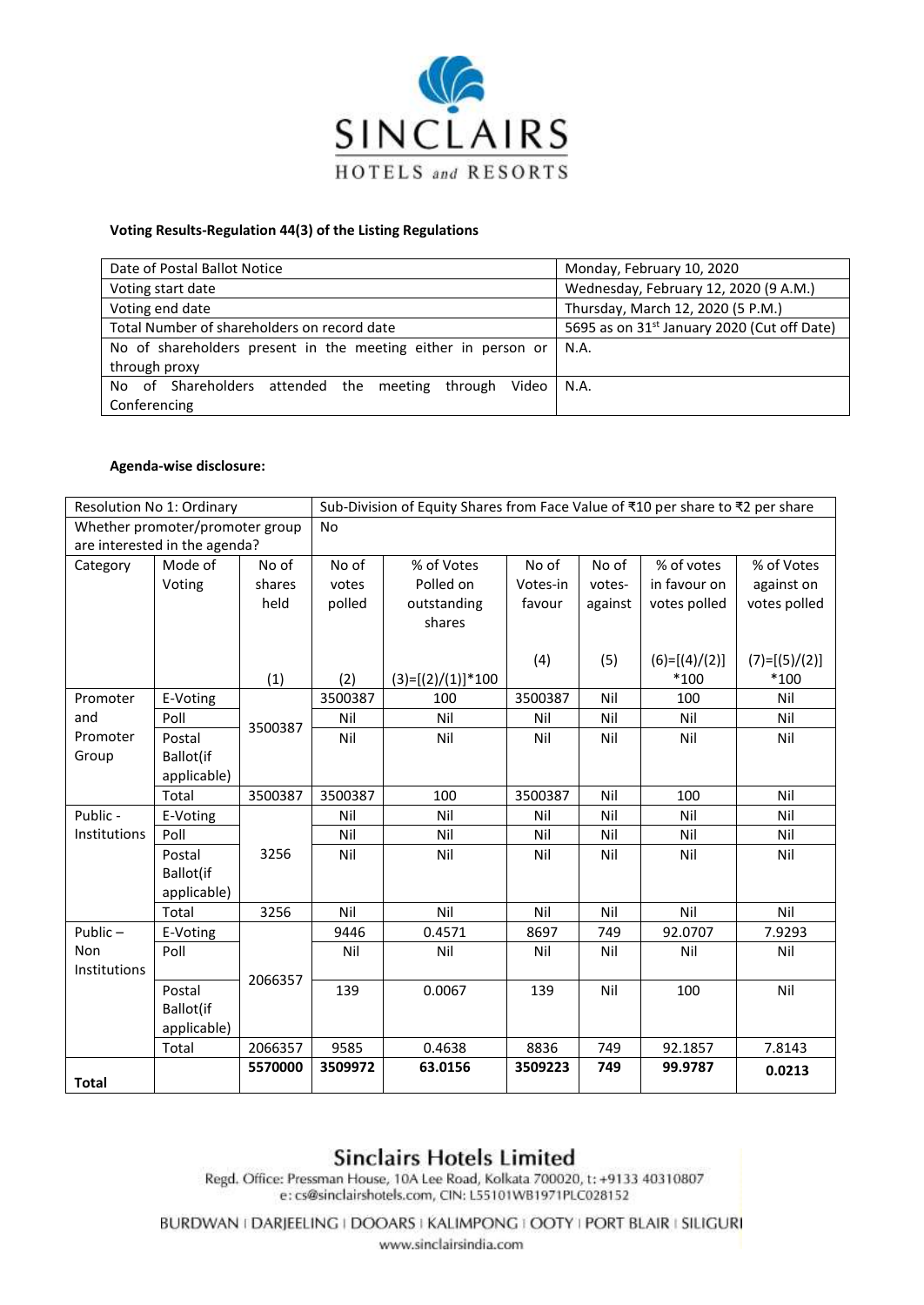

| Resolution No 2: Special        |             |         | Alteration of Clause V of Memorandum of Association ("MOA") |                     |          |         |                 |                 |
|---------------------------------|-------------|---------|-------------------------------------------------------------|---------------------|----------|---------|-----------------|-----------------|
| Whether promoter/promoter group |             |         | <b>No</b>                                                   |                     |          |         |                 |                 |
| are interested in the agenda?   |             |         |                                                             |                     |          |         |                 |                 |
| Category                        | Mode of     | No of   | No of                                                       | % of Votes          | No of    | No of   | % of votes      | % of Votes      |
|                                 | Voting      | shares  | votes                                                       | Polled on           | Votes-in | votes-  | in favour on    | against on      |
|                                 |             | held    | polled                                                      | outstanding         | favour   | against | votes polled    | votes polled    |
|                                 |             |         |                                                             | shares              |          |         |                 |                 |
|                                 |             |         |                                                             |                     |          |         |                 |                 |
|                                 |             |         |                                                             |                     | (4)      | (5)     | $(6)=[(4)/(2)]$ | $(7)=[(5)/(2)]$ |
|                                 |             | (1)     | (2)                                                         | $(3)=[(2)/(1)]*100$ |          |         | $*100$          | $*100$          |
| Promoter                        | E-Voting    |         | 3500387                                                     | 100                 | 3500387  | Nil     | 100             | Nil             |
| and                             | Poll        | 3500387 | Nil                                                         | Nil                 | Nil      | Nil     | Nil             | Nil             |
| Promoter                        | Postal      |         | Nil                                                         | Nil                 | Nil      | Nil     | Nil             | Nil             |
| Group                           | Ballot(if   |         |                                                             |                     |          |         |                 |                 |
|                                 | applicable) |         |                                                             |                     |          |         |                 |                 |
|                                 | Total       | 3500387 | 3500387                                                     | 100                 | 3500387  | Nil     | 100             | Nil             |
| Public -                        | E-Voting    |         | Nil                                                         | Nil                 | Nil      | Nil     | Nil             | Nil             |
| Institutions                    | Poll        |         | Nil                                                         | Nil                 | Nil      | Nil     | Nil             | Nil             |
|                                 | Postal      | 3256    | Nil                                                         | Nil                 | Nil      | Nil     | Nil             | Nil             |
|                                 | Ballot(if   |         |                                                             |                     |          |         |                 |                 |
|                                 | applicable) |         |                                                             |                     |          |         |                 |                 |
|                                 | Total       | 3256    | Nil                                                         | Nil                 | Nil      | Nil     | Nil             | Nil             |
| Public $-$                      | E-Voting    |         | 9446                                                        | 0.4571              | 8697     | 749     | 92.0707         | 7.9293          |
| <b>Non</b>                      | Poll        |         | Nil                                                         | Nil                 | Nil      | Nil     | Nil             | Nil             |
| Institutions                    |             | 2066357 |                                                             |                     |          |         |                 |                 |
|                                 | Postal      |         | 114                                                         | 0.0055              | 114      | Nil     | 100             | Nil             |
|                                 | Ballot(if   |         |                                                             |                     |          |         |                 |                 |
|                                 | applicable) |         |                                                             |                     |          |         |                 |                 |
|                                 | Total       | 2066357 | 9560                                                        | 0.4626              | 8811     | 749     | 92.1653         | 7.8347          |
|                                 |             | 5570000 | 3509947                                                     | 63.0152             | 3509198  | 749     | 99.9787         | 0.0213          |
| <b>Total</b>                    |             |         |                                                             |                     |          |         |                 |                 |

# **Sinclairs Hotels Limited**

Regd. Office: Pressman House, 10A Lee Road, Kolkata 700020, t: +9133 40310807 e: cs@sinclairshotels.com, CIN: L55101WB1971PLC028152

BURDWAN I DARJEELING I DOOARS I KALIMPONG I OOTY I PORT BLAIR I SILIGURI www.sinclairsindia.com